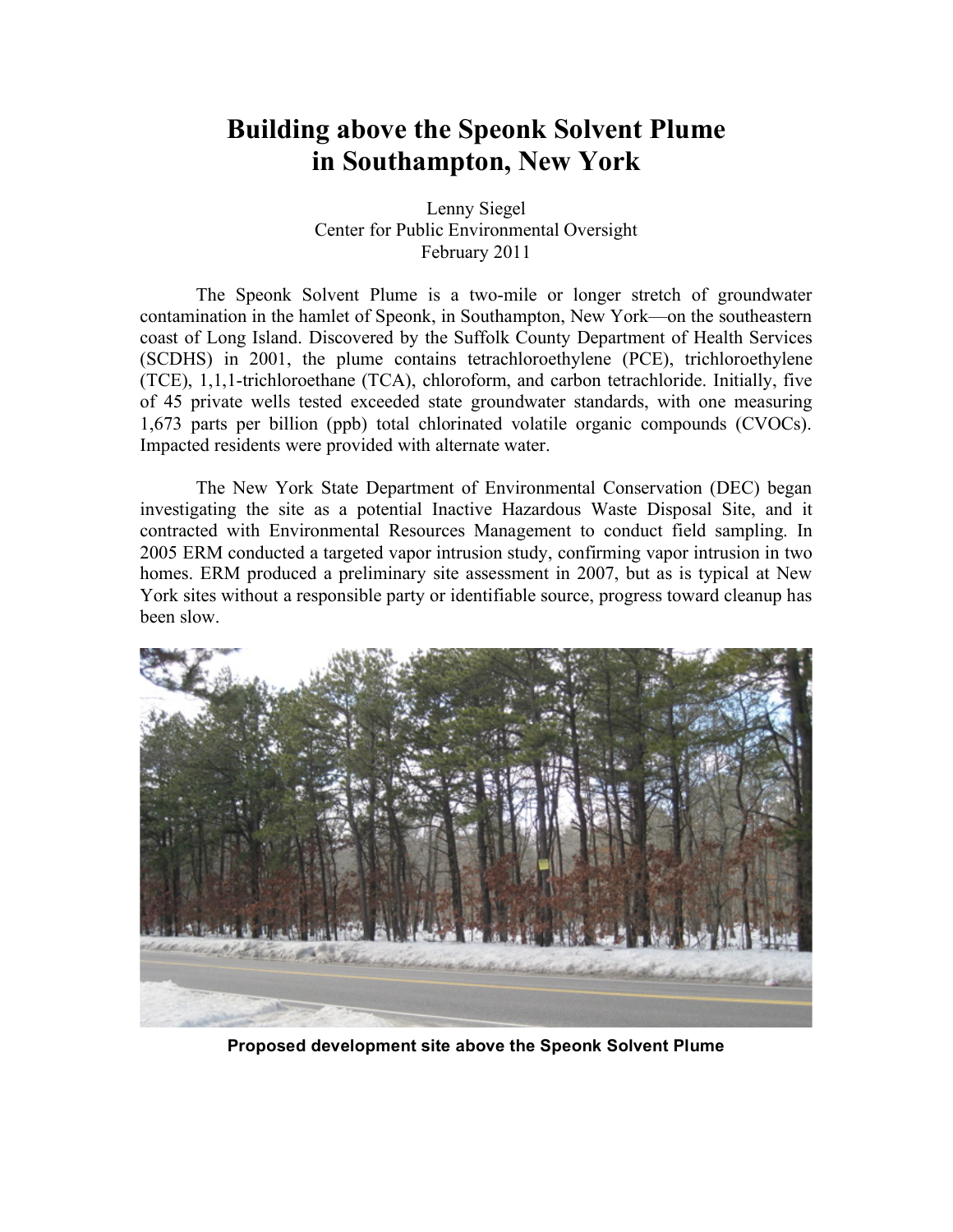DEC has told the public that it believes the CVOCs were released through illegal dumping 30 to 40 years ago, but the sources of the contamination are unknown. One may lie in a wooded area with no known development history, and another site appears to sit in the middle of the impacted residential area. Long-time residents say the U.S military used the land during World War II. The state considers the nearby BB&S Treated Lumber Site a source of chromium and arsenic groundwater contamination, but not CVOCs.

Today the area is ripe for development. Developers are proposing at least five residential projects totalling more than 100 housing units. Anywhere above the plume, there is a potential for vapor intrusion, so sound public policy suggests that all new structures be built with vapor barriers and at least passive sub-structure depressurization systems. That's because the cost of designing vapor mitigation into new buildings is minimal, compared to retrofitting later.



**Part of the neighborhood above the Speonk Solvent Plume**

Some have argued that the depth of contamination makes vapor intrusion unlikely, but the confirmation of intrusion in existing homes suggests otherwise. The geospatial and temporal variability of soil gas concentrations typically found at CVOC plumes is a strong argument for taking a precautionary approach. Perhaps a builder could be given the opportunity to do extensive characterization, to prove that vapor intrusion is impossible at each building, but that would be more expensive than simple mitigation.

Nationally, I am finding growing support for this position: Passive mitigation (if not active) should be built into all new structures above CVOC plumes. The problem is: Who is in a position to require it? At the Speonk plume, as elsewhere, the lines of governmental responsibility are confusing: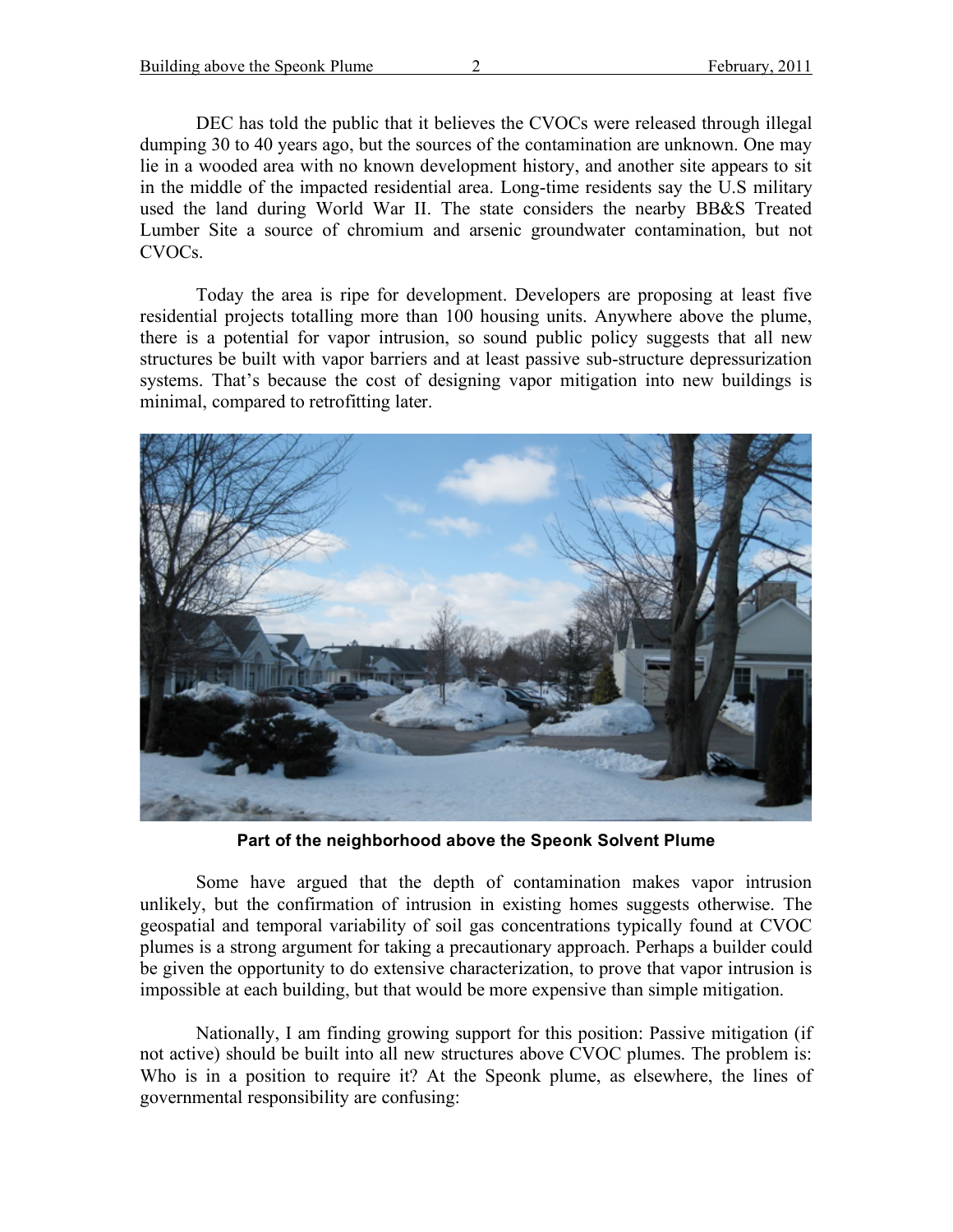**New York State Department of Health (DOH)**. DOH is the principal agency responsible for evaluating vapor intrusion in New York state, but it does not have the authority to restrict or mandate elements of new construction. In November 2007, DOH wrote the Southampton Planning Board about one of the proposed developments: "To date, the data are not indicating this is a significant concern and a recommendation for a vapor barrier to be incorporated into the design would be precautionary only." It added, "If a structure was to be built over this location, it is possible a sub-slab soil vapor sample, coupled with an indoor air sample, may be recommended to determine if soil vapor intrusion was an inhalation exposure concern."

**New York State Department of Environmental Conservation**. DEC may require vapor mitigation in new construction as part of an approved remedial action, but at this site it will be years before a remedy is developed, largely because DEC is funding all site activity. The 2007 Preliminary Site Assessment recommended: "A soil vapor survey should be conducted on the planned development for residential housing undeveloped land [sic] to identify the potential source area where contaminants were released/disposed." DEC reportedly conducted such additional soil gas sampling, but the results have not yet been made public.

In fact, at this stage—still conducting site characterization—DEC cannot even place the site into its Environmental Remediation Database. Furthermore, according to the activist Group for the East End:

New York State Environmental Conservation Law (Article 27 Title 13) governing Inactive Hazardous Waste Disposal Sites does not require official notification to affected property owners impacted by contamination until the site has officially been classified following the completion of the Site Characterization Phase. Our experience has illustrated that the Site Characterization Phase can take years to complete. Meanwhile, the impacted public may not be aware of circumstances that can affect their health and the environment. Unknowing property owners, future property owners, in some cases the municipality and others are not provided information regarding the circumstance unless an agency has to access private property for testing or an agency agrees to hold a public information session (which is not required).

**Town of Southampton**. In July 2010 the Southampton Planning Board was poised to require soil vapor barriers and depressurization systems for one of the proposed developments, as a condition of subdivision. The town clearly has the authority, but the Town Attorney convinced the Board to drop the conditions, in the belief that they would expose the town to litigation. I find it ironic, since in many localities—such as my own city governments have been sued for *not* taking adequate protective action against vapor intrusion in new construction.

**Suffolk County Department of Health Services**. SCDHS is the one agency that wants to take action, but its trailblazing approach requires shoehorning vapor intrusion oversight into other permitting authorities. In August, 2009, a SCDHS hydrogeologist